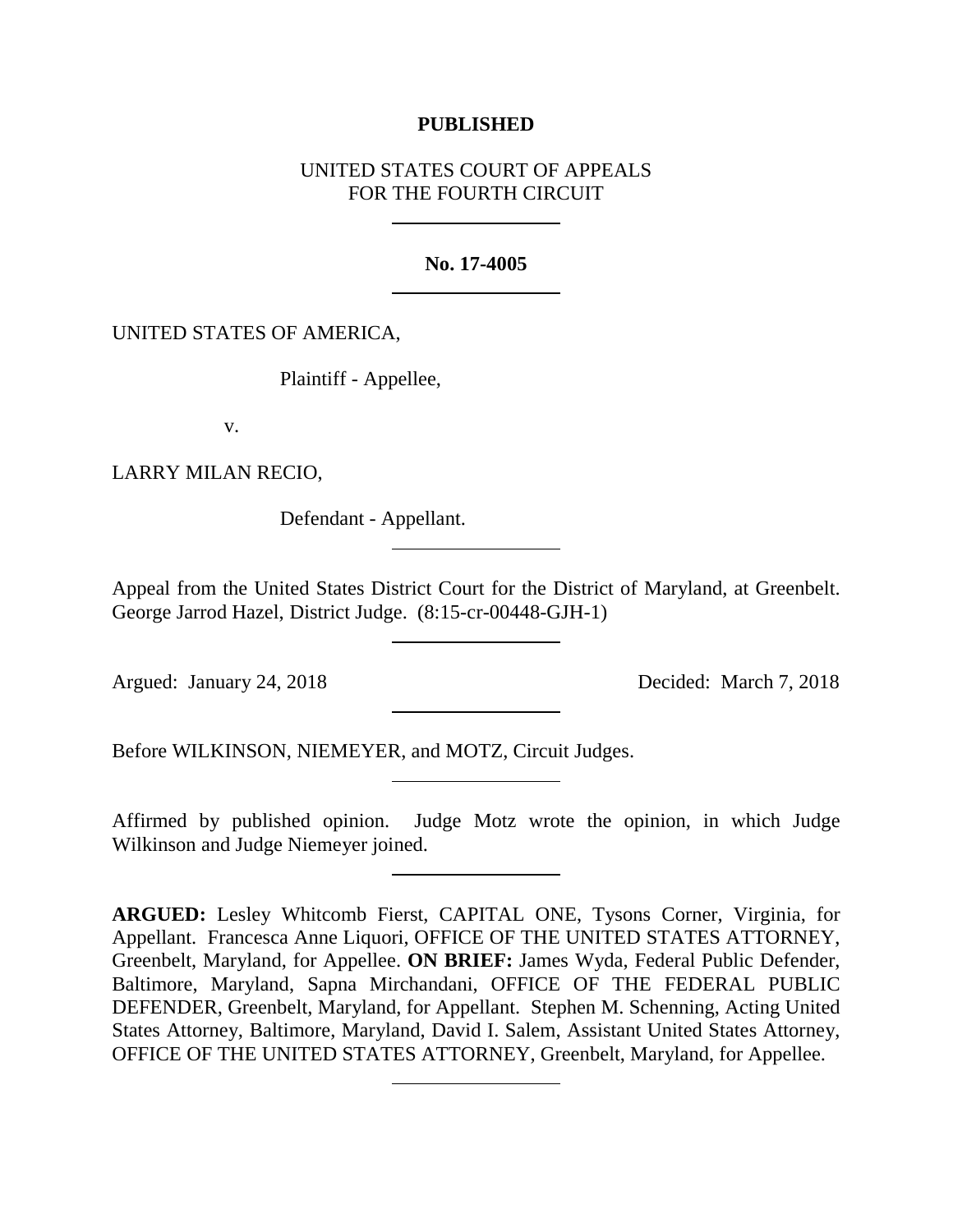# DIANA GRIBBON MOTZ, Circuit Judge:

A jury found Larry Recio guilty of being a felon in possession of a firearm. At trial, over his objection, the district court admitted into evidence a post assertedly to Recio's Facebook account that quoted a rap lyric. Recio appeals. He contends that the district court abused its discretion in admitting the Facebook post, and erred in declining to grant a mistrial but instead issuing an *Allen* charge when the jury initially indicated it was deadlocked. For the reasons that follow, we affirm.

I.

On May 15, 2015, two police officers, Shane Pumphrey and Christopher Rothenberger, were on patrol in Prince George's County, Maryland. They spotted Recio, whom they knew had outstanding warrants, and observed a gun protruding from his waistband. As Recio fled, the officers gave chase, one by car, the other on foot. Officer Pumphrey saw Recio jump over the hood of an abandoned car and toss away the gun. The officers could not catch up to Recio, so they returned to the spot where Officer Pumphrey had seen Recio throw away the gun. There, the officers recovered a loaded black handgun. Police officers arrested Recio the following month, in June 2015.

The Government indicted Recio on August 17, 2015. Before trial, the Government filed a motion in limine seeking admission of a post to a Facebook account that the Government alleged belonged to Recio. The post, from January 28, 2016 (about eight months after the charged incident), stated:

It's Always Tucked, Kuz I'll B Damn If My Life Get Took!!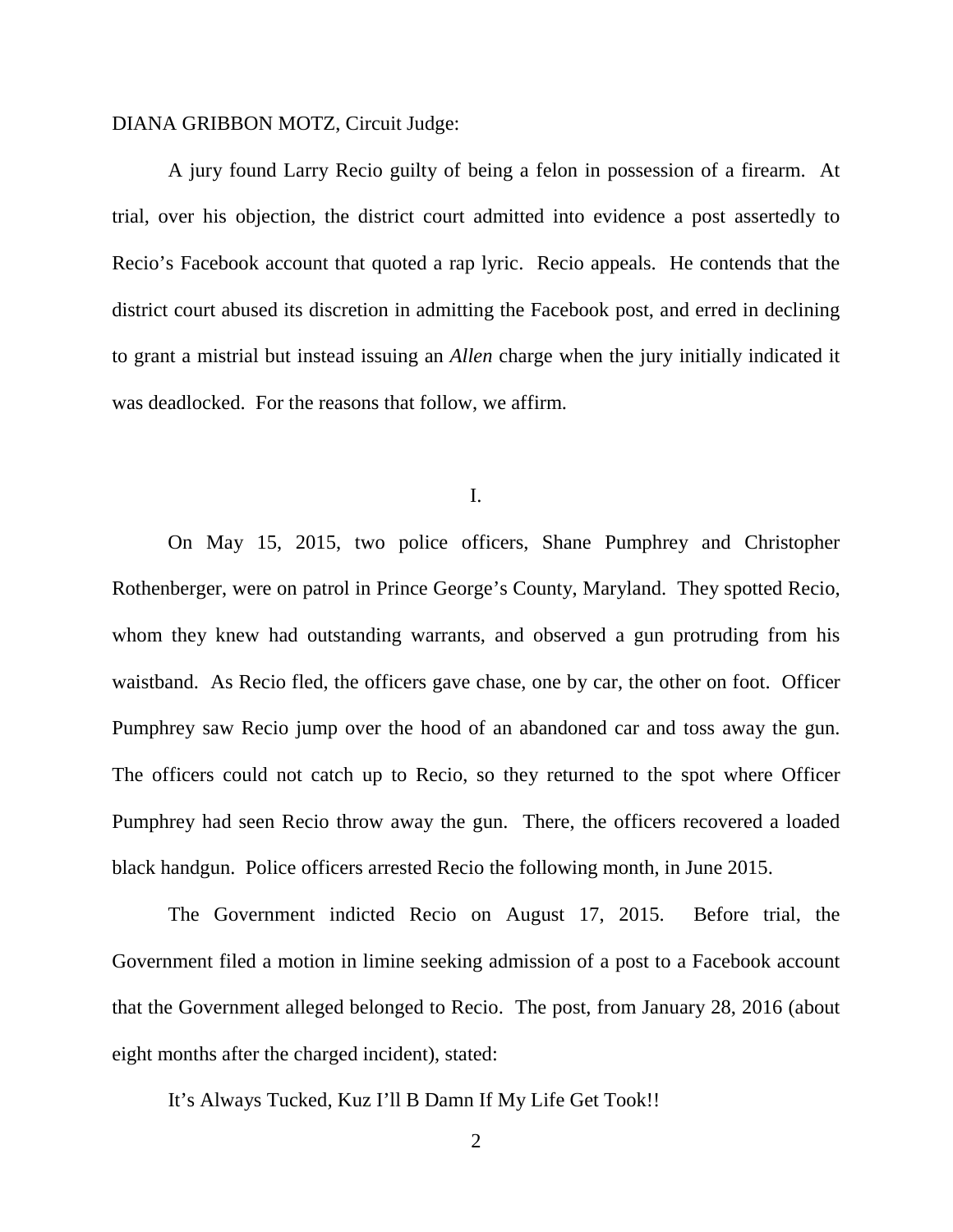The post, which contained no quotation marks or attribution to another author, closely mirrors lyrics to a rap song, *Get it in Blood* by Bloody Jay. In relevant part, the rap song's lyrics are: "it's always tucked, cause I'll be damned if I get my life took." The Government sought to introduce this post under Federal Rule of Evidence 801(d)(2), which provides that certain statements attributable to an opposing party are not hearsay.

At a pre-trial hearing, the district court heard argument as to the admissibility of the Facebook post, including whether the post was authentic and whether it might be character evidence of "other acts" prohibited by Rule 404(b). The following day, the district court granted the Government's motion, holding that the Facebook post was admissible under Rules 801(d)(2)(A) (direct admissions) and (B) (adoptive admissions), and that the Government had sufficiently authenticated it. The court admitted the Facebook post toward the conclusion of the trial.

At the close of the trial, the court submitted the case to the jury. While deliberating, the jury sent a series of notes. The first note asked whether the Government had to prove possession of the *particular* gun charged in the indictment, to which the court responded in the affirmative. The second note asked to re-listen to recordings of the officers' radio communications from the day of the incident, which the court permitted. The third note questioned whether these radio recordings had been edited to "exclude[] lapses," to which the court responded as the parties agreed. Around 4:30 pm, after deliberating for half a day, the jury sent a fourth note, stating:

While we recognize that we have until 5 p.m. we do not believe any further deliberations will get us closer to a verdict today or in the future. . . . we are deadlocked. We are each of the individual conviction, through our in depth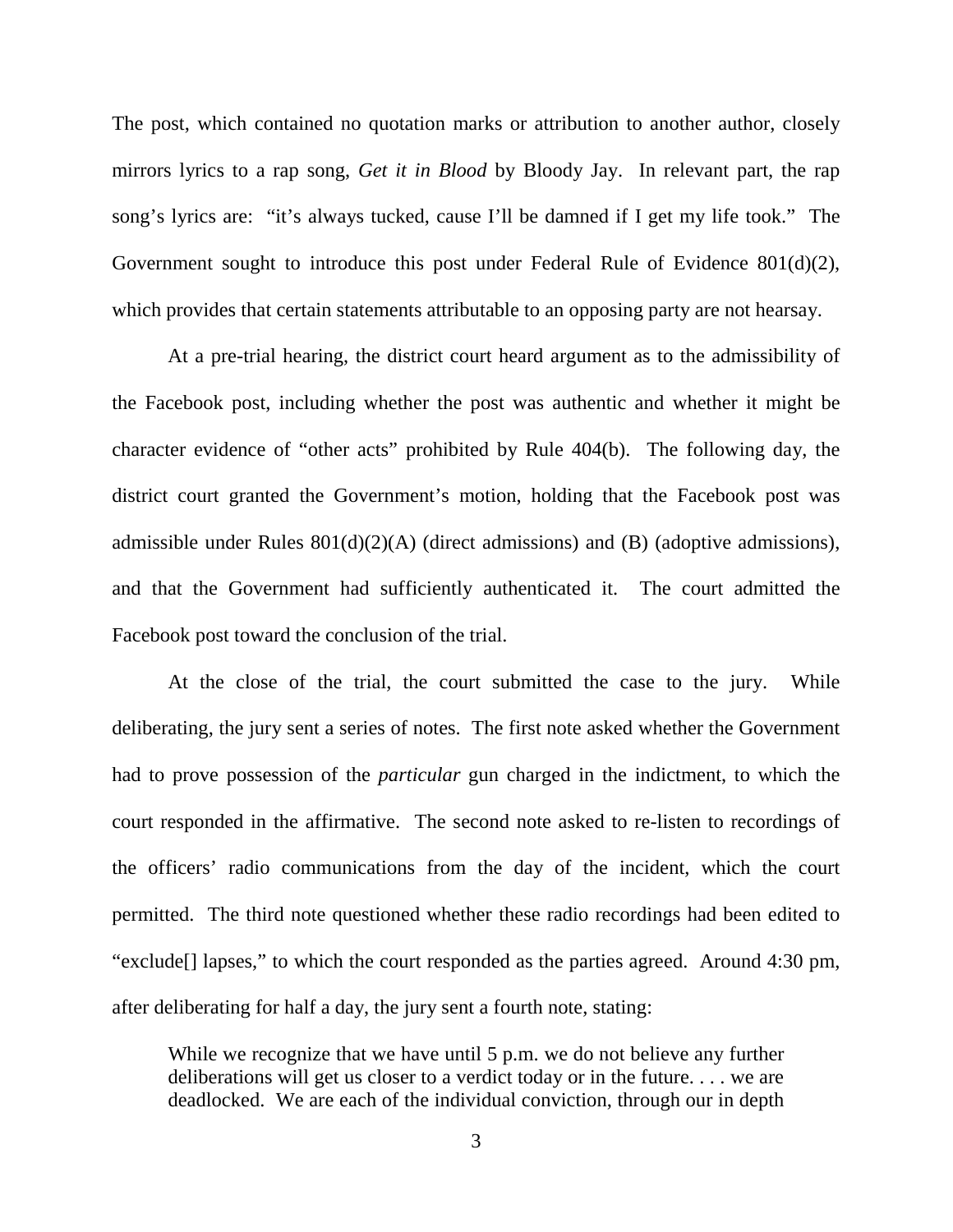and thorough review that our current viewpoints will be unchanged even after continued voluntary or involuntary deliberations. We have given every effort and regret that we are unable to come to a unanimous verdict.

Recio moved for a mistrial, which the district court denied. The court reasoned that though it had been "a short trial," this was only the jury's "first indication" of a deadlock after deliberating for just "a few hours." The court called in the jurors and provided them with a modified *Allen* charge<sup>[1](#page-3-0)</sup> over Recio's objection, instructing them to "get some rest, get your mind off it, come back fresh tomorrow morning and continue your deliberations."

After deliberating for an hour the next morning, the jurors sent a fifth note, asking to see the gun, bullets, and magazine, which the court provided to them. In the late afternoon, the jury sent a final note, informing the court it had reached a unanimous verdict. The jury found Recio guilty.

Recio noted this timely appeal, challenging the district court's admission of the Facebook post, and its refusal to grant a mistrial, but instead to issue an *Allen* charge.

#### II.

We begin by addressing Recio's challenge to the admission of the rap lyric posted on Facebook. We review a district court's evidentiary rulings for abuse of discretion. *See Gen. Elec. Co. v. Joiner*, 522 U.S. 136, 141 (1997). Even if the court erred in

<span id="page-3-0"></span><sup>&</sup>lt;sup>1</sup> An "*Allen* charge is a supplemental instruction given by a trial court," pursuant to *Allen v. United States*, 164 U.S. 492 (1896), "when the jury has reached an impasse in its deliberations and is unable to reach a consensus." *United States v. Cornell*, 780 F.3d 616, 625 (4th Cir. 2015).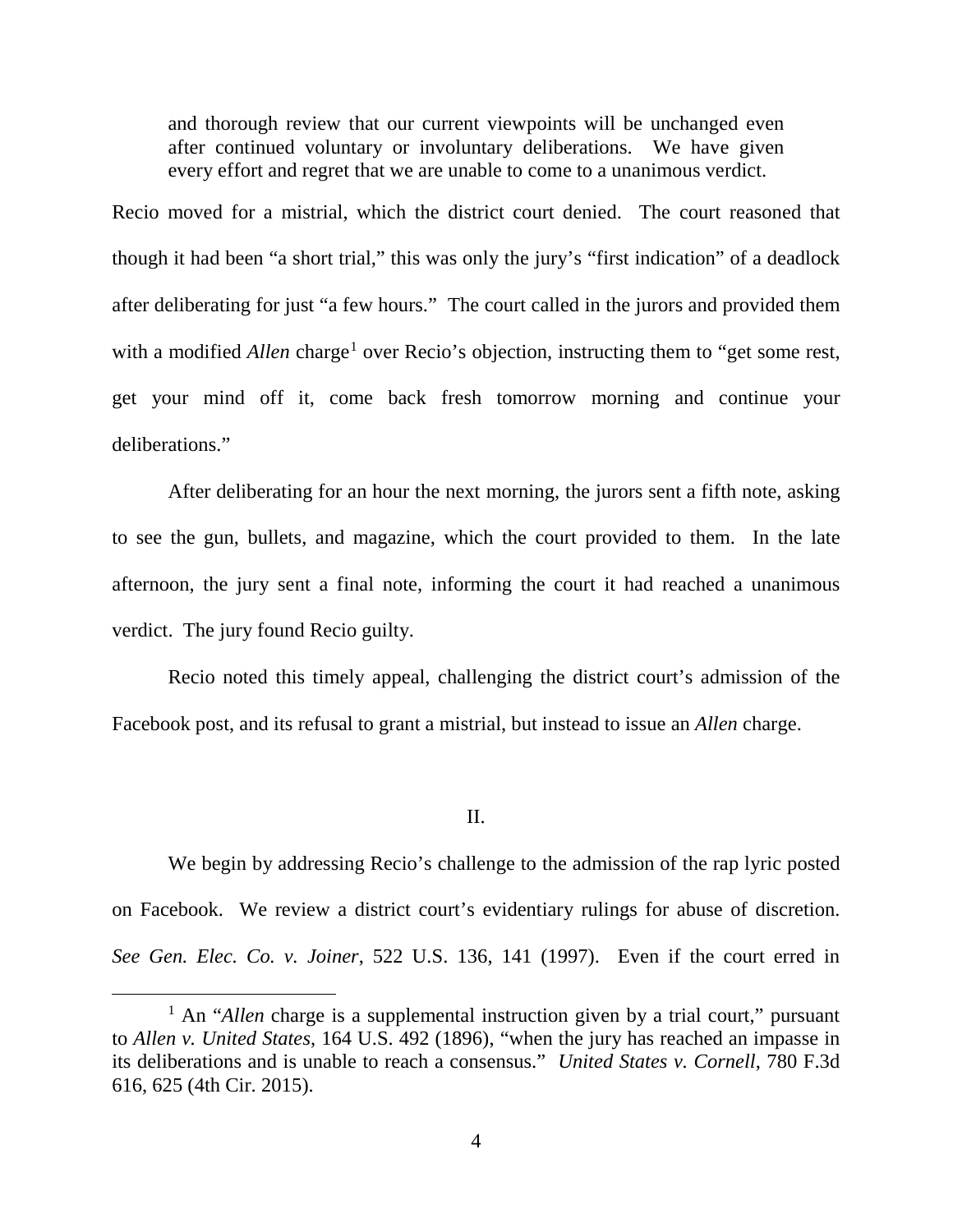admitting the evidence, we reverse only if that error was not harmless. *See* Fed. R. Crim. P. 52(a); *United States v. Briley*, 770 F.3d 267, 276 (4th Cir. 2014). Recio challenges the admission of the Facebook post on several grounds. We consider each in turn.

#### A.

Recio first contends that the Facebook post was not his statement but inadmissible hearsay. The Federal Rules do not permit admission of a hearsay statement — an out-ofcourt statement offered to prove the truth of the matter asserted — unless a specific exception applies. Fed. R. Evid. 801, 802. But the Rules define certain statements as "not hearsay," including a statement "offered against an opposing party" that was "made by the party" (an admission) or a statement that "the party manifested that it adopted" (an adoptive admission). Fed. R. Evid.  $801(d)(2)(A)$ , (B). The Government maintains that consistent with this Rule, the Facebook post was not hearsay.

To constitute an adoptive admission, the Government must be able to point to "sufficient foundational facts from which the jury *could* infer that the defendant . . . acquiesced in the statement." *United States v. Robinson*, 275 F.3d 371, 383 (4th Cir. 2001) (emphasis added) (quoting *United States v. Jinadu*, 98 F.3d 239, 244 (6th Cir. 1996)). Foundational facts were present here. Namely, Recio did not use quotation marks, attribute the lyric to the artist, or provide other signals to indicate to his Facebook audience that someone else authored the words in his post. Nor did he include additional explanation, commentary, or criticism that could refute an inference that he adopted the lyric as his own words. In addition, Recio slightly editorialized the song lyric. His post stated, "Kuz I'll B Damn If My Life Get Took!!"; the original lyric is "cause I'll be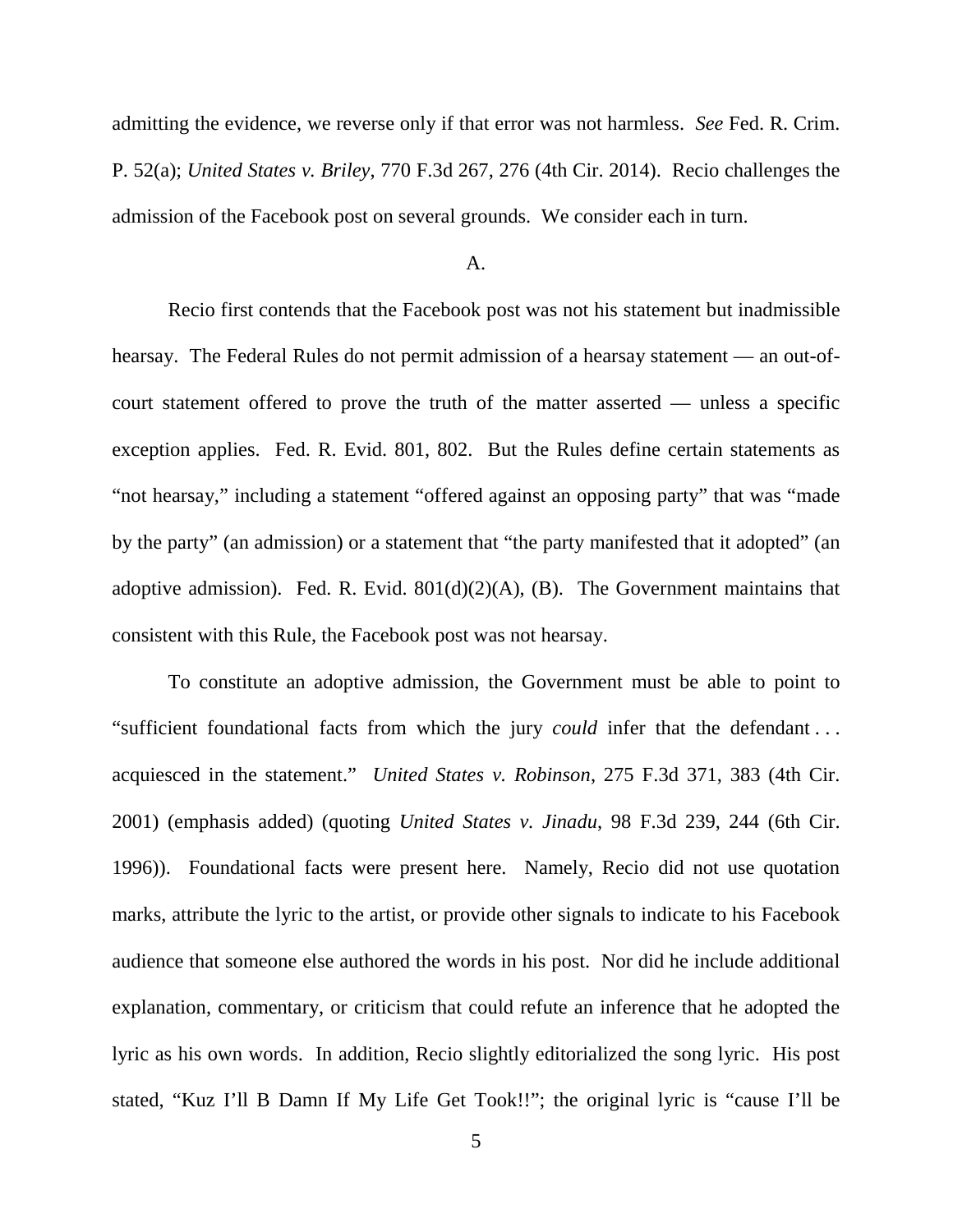damned if I get my life took." Based on these facts, a jury *could* infer that by posting the lyric on Facebook, Recio meant to adopt it as his own words.

Recio suggests that those who repeat others' lyrics rarely manifest an adoption of the views expressed in those lyrics, because lyrics are "a different person's words" and often contain "puffery or braggadocio." Appellant Reply Br. at 5–6. To be sure, people may quote lyrics to provide criticism or commentary, to relay the lyrics to others, or simply because they like the song. But in some instances, people quote lyrics because they wish to express a certain view and believe that the words of an artist — including a rap musician — express that view especially effectively. Whether someone has adopted lyrics as his own statement thus depends on the particular facts of each case. And as explained above, the facts here were sufficient for a jury to infer that Recio adopted the rap lyric as his own statement.<sup>[2](#page-5-0)</sup>

### B.

Recio also maintains that the Facebook post was inadmissible because it was not relevant. *See* Fed. R. Evid. 402.

To be relevant, evidence must have "any tendency to make a fact more or less probable," and that fact must be "of consequence in determining the action." Fed. R.

<span id="page-5-0"></span><sup>&</sup>lt;sup>2</sup> Recio argues that this conclusion is "absurd[]," offering the example of a person who sings along to a Bob Marley song and then has the lyric "I shot the sheriff" introduced against him at trial. But that example only reinforces the fact-specific nature of this inquiry, for although one person might sing along to Bob Marley and no more, another might use the same lyric to brag about *actually* having shot a sheriff. *See Smith v. Quarterman*, 471 F.3d 565, 567, 571–72 (5th Cir. 2006) (defendant convicted of murdering a deputy sheriff sang "I shot the sheriff, but in my case it was the deputy" while in jail).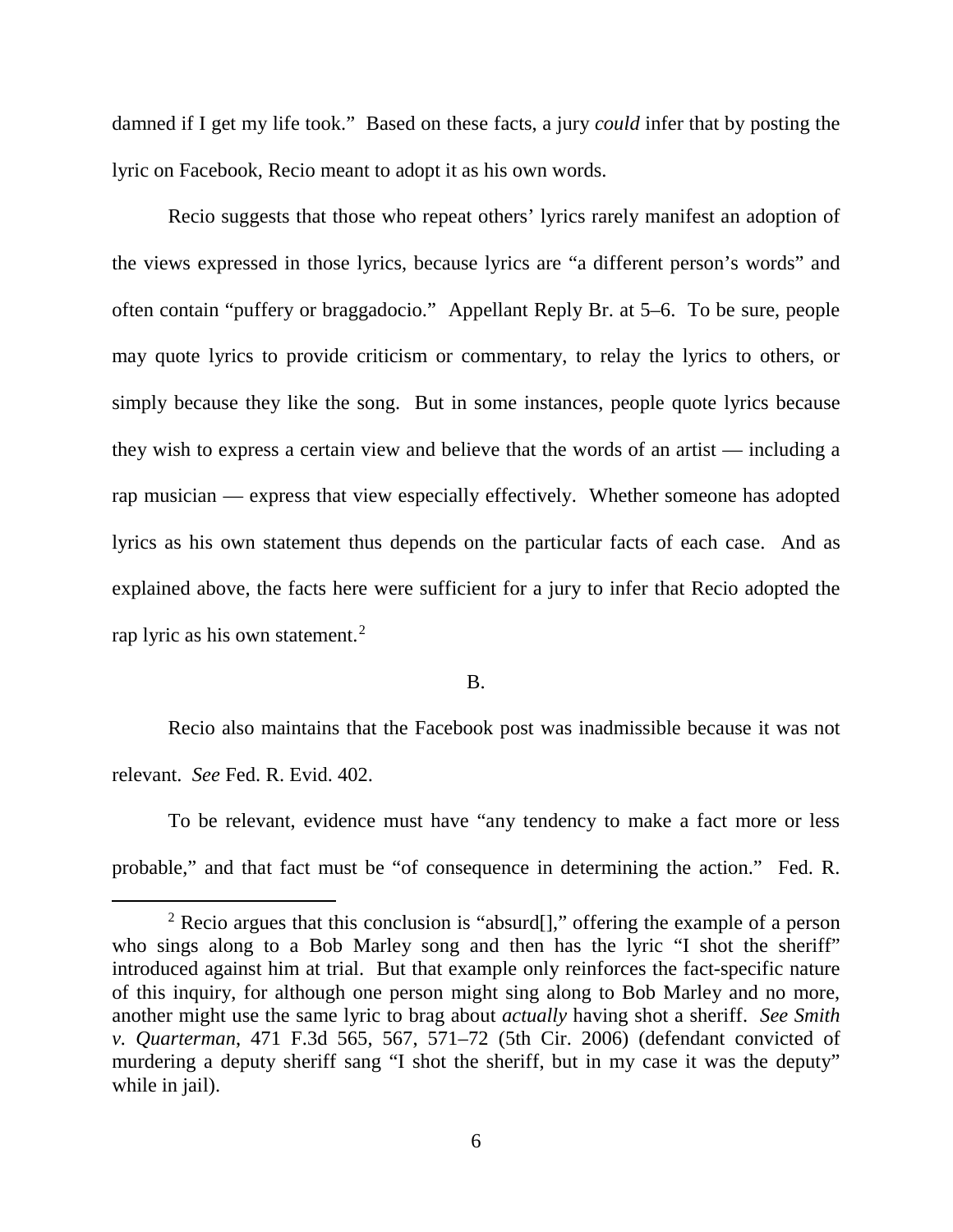Evid. 401. The "threshold for determining whether evidence is relevant is comparatively low," and "we rarely reverse such decisions because they 'are fundamentally a matter of trial management.'" *United States v. Kiza*, 855 F.3d 596, 604 (4th Cir. 2017) (quoting *United States v. Zayyad*, 741 F.3d 452, 459 (4th Cir. 2014)).

Lyrics posted or authored by a defendant can be relevant if they match details of the alleged crime. That is so because the fact that a defendant posted lyrics about engaging in certain conduct makes it more probable that the defendant in fact engaged in that conduct. *See, e.g.*, *United States v. Belfast*, 611 F.3d 783, 820 (11th Cir. 2010) (rap lyrics referring to Liberian paramilitary group were relevant to show the defendant's "association with and continued identification as a member" of that group); *Holmes v. State*, 306 P.3d 415, 418–20 (Nev. 2013) (rap lyrics describing "jacking" a necklace in a parking lot while wearing a ski mask were relevant to show that the defendant stole a necklace in a parking lot while wearing a ski mask).

Lyrics can also be relevant to show a defendant's knowledge or motive. For example, the Eighth Circuit has held that a defendant's rap recordings about dealing cocaine were relevant to his knowledge and motive, because they "tended to show that he knew cocaine prices, used drug code words, and sold drugs to supplement his income." *United States v. Moore*, 639 F.3d 443, 448 (8th Cir. 2011); *see also United States v. Foster*, 939 F.2d 445, 456 (7th Cir. 1991) (rap lyrics were relevant to show defendant's "knowledge of narcotics trafficking, and in particular drug code words").

The rap lyric in this case was relevant to both Recio's alleged conduct (carrying a gun) and his motive for doing so (to protect himself). The phrase "It's Always Tucked"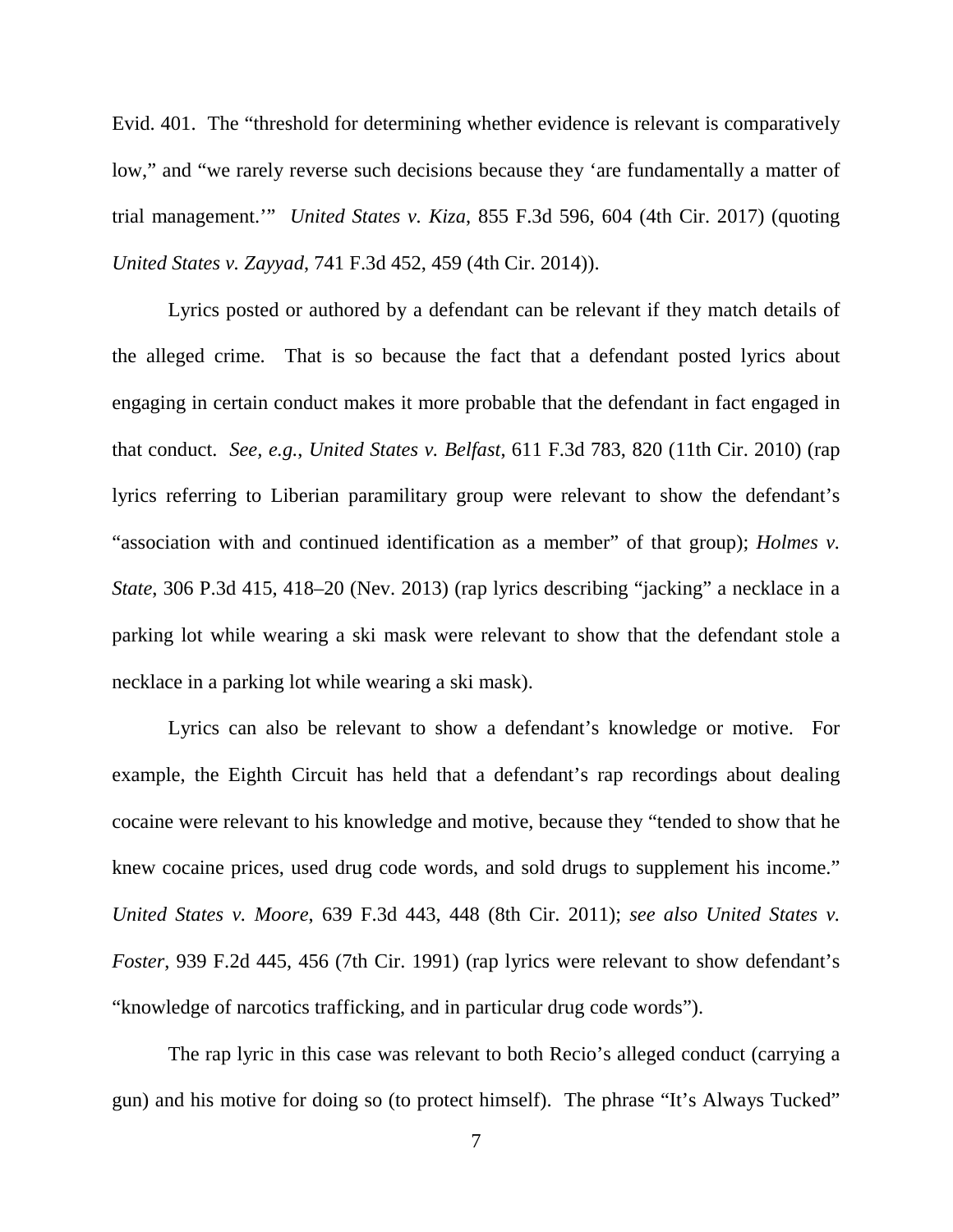suggested that Recio had always carried a gun tucked into his waistband, which made it more probable that he did so on May 15, 2015. And the phrase "Kuz I'll B Damn If My Life Get Took" was relevant because it indicated that Recio had carried a gun for selfprotection, which made the fact that he "always" carried a gun more probable. Although reasonable minds could also interpret the lyric otherwise, that only affects the weight of the evidence, not its admissibility.

We therefore conclude that the Facebook post was relevant.

C.

Recio argues that even if relevant, the district court erred in admitting the Facebook post because its probative value was substantially outweighed by a danger of unfair prejudice. *See* Fed. R. Evid. 403.

To be sure, lyrics, like other forms of artistic expression, can describe a panoply of violent, criminal, or distasteful conduct, and so in some cases courts have excluded lyrics, finding they primarily served to paint the defendant in an unflattering light. For example, the Eleventh Circuit has held that a rap video that "contained violence, profanity, sex, promiscuity, and misogyny" was "heavily prejudicial" and had "minimal" probative value to the alleged drug and money laundering crimes. *United States v. Gamory*, 635 F.3d 480, 488, 493 (11th Cir. 2011); *see also Hannah v. State*, 23 A.3d 192, 202 (Md. 2011) (holding that rap lyrics were more prejudicial than probative because they "had no tendency to prove any issue other than . . . [that the defendant] was a violent thug").

This is not such a case. The Government introduced a rap lyric consisting of a single sentence that described only the type of conduct of which Recio is accused —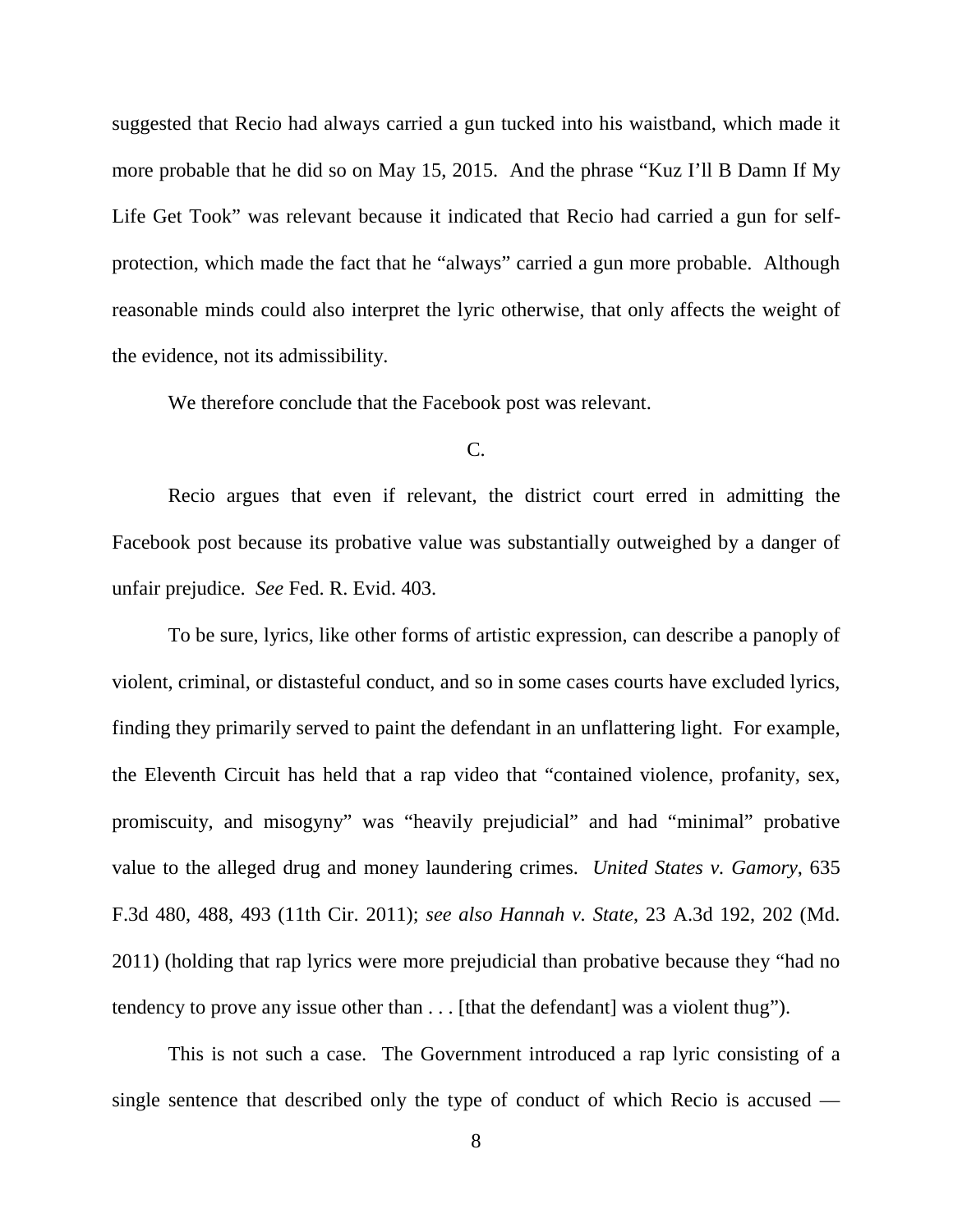carrying a gun — and a reason for doing so — self-protection. [3](#page-8-0) Unlike *Gamory*, the lyric referred to no other, irrelevant behavior, like threatening the police or degrading women, that would have unfairly caused the jury to see Recio as a culpable person. Accordingly, the risk of unfair prejudice did not substantially outweigh the probative value of the Facebook post.

#### D.

Recio additionally argues that the Government failed to authenticate the Facebook post because it offered insufficient evidence that the post in question was authored by Recio.

A proponent of evidence must "produce evidence sufficient to support a finding that the item is what the proponent claims it is." Fed. R. Evid. 901(a). However, "the burden to authenticate under Rule 901 is not high." *United States v. Hassan*, 742 F.3d 104, 133 (4th Cir. 2014) (internal quotation marks and citation omitted). The district court must merely conclude that "the jury *could* reasonably find that the evidence is authentic," not that the jury necessarily *would* so find. *See id.* (internal quotation marks and citation omitted) (emphasis added).

In *Hassan*, the Government (1) "presented the certifications of records custodians of Facebook," and (2) "track[ed] the Facebook pages and Facebook accounts to [the

<span id="page-8-0"></span><sup>&</sup>lt;sup>3</sup> Although the jury did hear the lyrics to other portions of the song read aloud, it was Recio, not the Government, who introduced these additional lyrics into evidence. Recio thus cannot contend that the rest of the song improperly swayed the jury. *See Shields v. United States*, 273 U.S. 583, 586 (1927) ("A defendant . . . cannot complain of error which he himself has invited.") (internal quotation marks and citation omitted); *United States v. Herrera*, 23 F.3d 74, 75 (4th Cir. 1994) (same).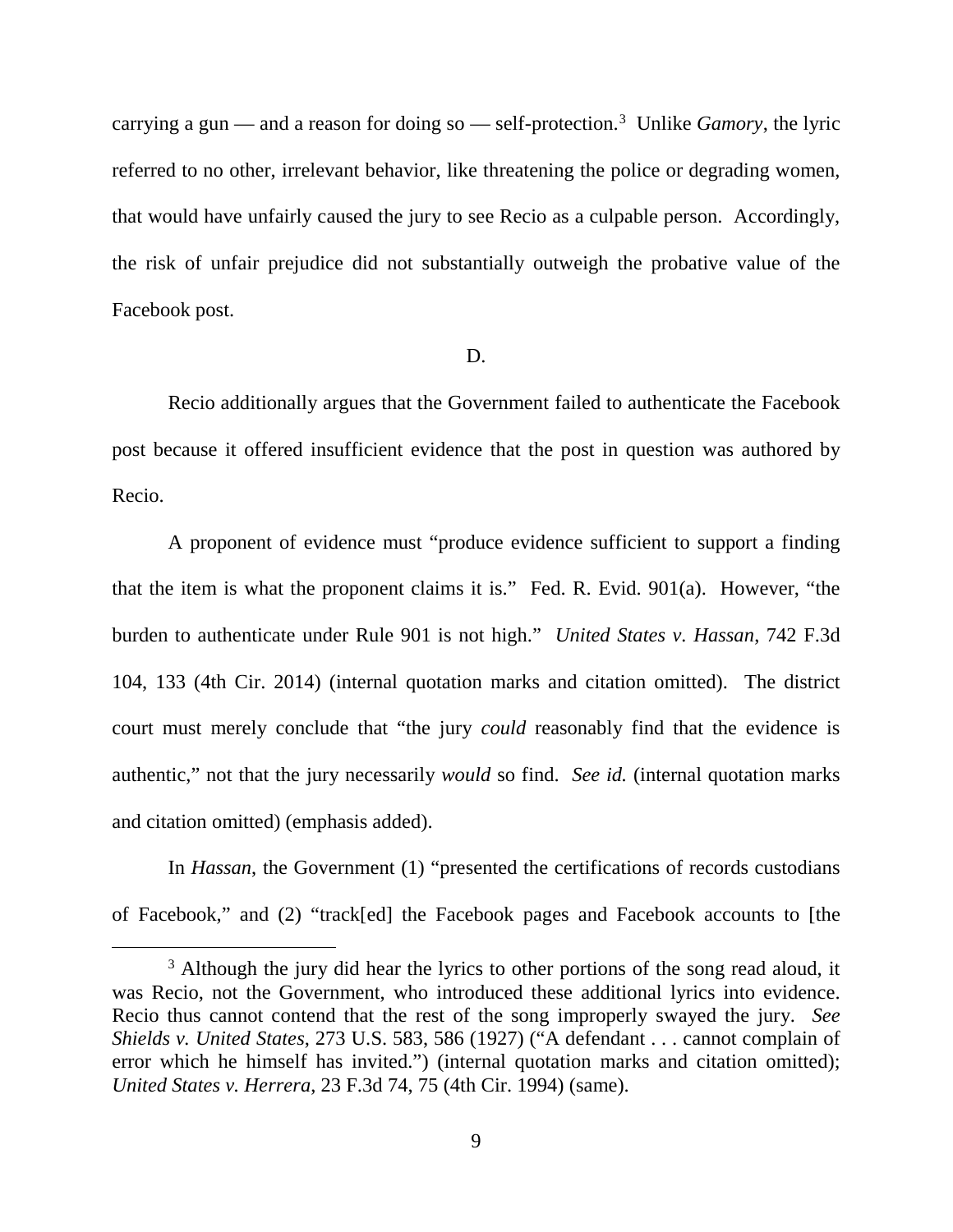defendants'] mailing and email addresses via internet protocol addresses." *Id.* Given that evidence, we held that the district court did not abuse its discretion in admitting the Facebook posts as authentic. *Id.* at 133–34.

Here, the Government presented a certification by a Facebook records custodian, showing that the Facebook record containing the post was made "at or near the time the information was transmitted by the Facebook user." And the Government sufficiently tied that "Facebook user" to Recio by showing that: (1) the user name associated with the account was "Larry Recio," (2) one of the four email addresses associated with the account was "larryrecio20@yahoo.com," (3) more than one hundred photos of Recio were posted to the account, and (4) one of the photos posted to the user's timeline was accompanied by the text "Happy Birthday Larry Recio."

Recio suggests that even if it was his Facebook account, someone else may have accessed it. But there was no evidence that another person accessed the Facebook account. Moreover, what matters is not whether a jury could find that Recio did *not*  author the post in question, but rather whether the jury could reasonably find that he *did*. Given the strong evidence that the Facebook account was Recio's, and without any evidence of unauthorized access, the jury could find that Recio was the true author of the post. The Government therefore properly authenticated the Facebook post.

# E.

Recio's final attack on the admission of the Facebook post is that it constituted inadmissible character evidence under Federal Rule of Evidence 404(b). Under Rule 404(b), "[e]vidence of a crime, wrong, or other act is not admissible to prove a person's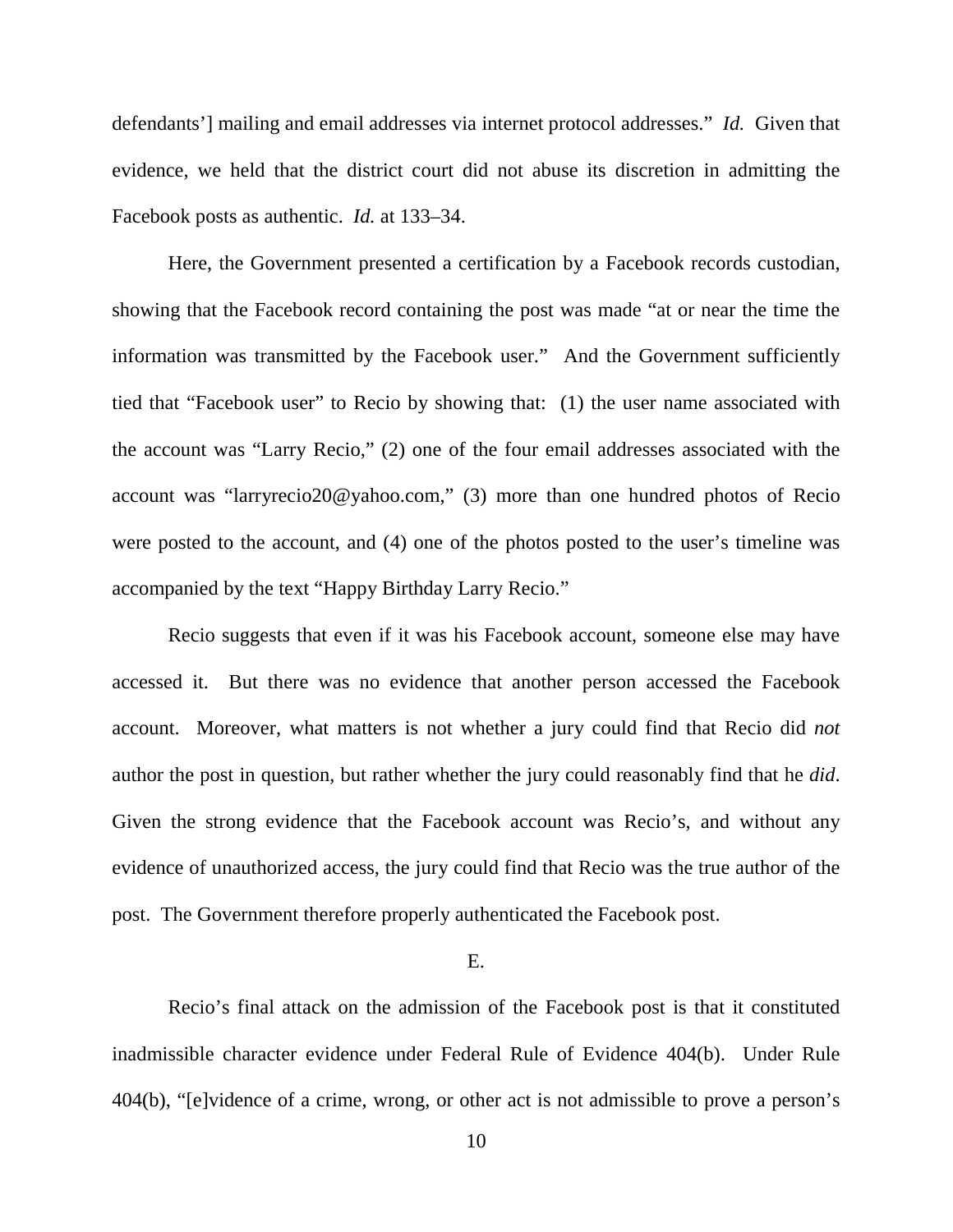character in order to show that on a particular occasion the person acted in accordance with the character." Fed. R. Evid. 404(b)(1). The Government argues that the district court introduced the Facebook post here "as an admission of the charged crime, *not* as 404(b) evidence" of *other* acts taken by Recio. Appellee Br. at 16.

Because the Facebook post stated, "It's *Always* Tucked," the jury did not have to draw an improper inference about Recio's character from what he did on other occasions. Rather, the jury could interpret the Facebook post to mean that Recio admitted to carrying a gun on many occasions *including* the one charged. *See Ware v. State*, 759 A.2d 764, 675–76 (Md. 2000) (holding that testimony that the defendant "always carried a gun" was "relevant to establish that [the defendant] possessed a gun" during the events in question). Therefore, the Facebook post was not evidence of "other acts" from which the jury had to infer Recio's character; it was evidence of the charged crime itself. *See Tann v. United States*, 127 A.3d 400, 468–69 (D.C. 2015) (explaining that rap lyrics that are "autobiographical" in nature do not carry an "undue risk of the statements being misunderstood or misused as criminal propensity or bad act evidence" (internal quotation marks and citation omitted)); *Holmes*, 306 P.3d 415, 420 (holding that a "single stanza" from a rap song that "relayed facts quite similar to the crime charged" was not impermissible "evidence of bad character or criminal propensity").

Recio claims that because his Facebook post used the present tense, "*It's* Always Tucked," it was unreliable evidence of past conduct. Contrary to Recio's argument, however, people commonly use the word "always" to encompass past behavior. Consider one who states, "I always walk to work." It would be very odd to make that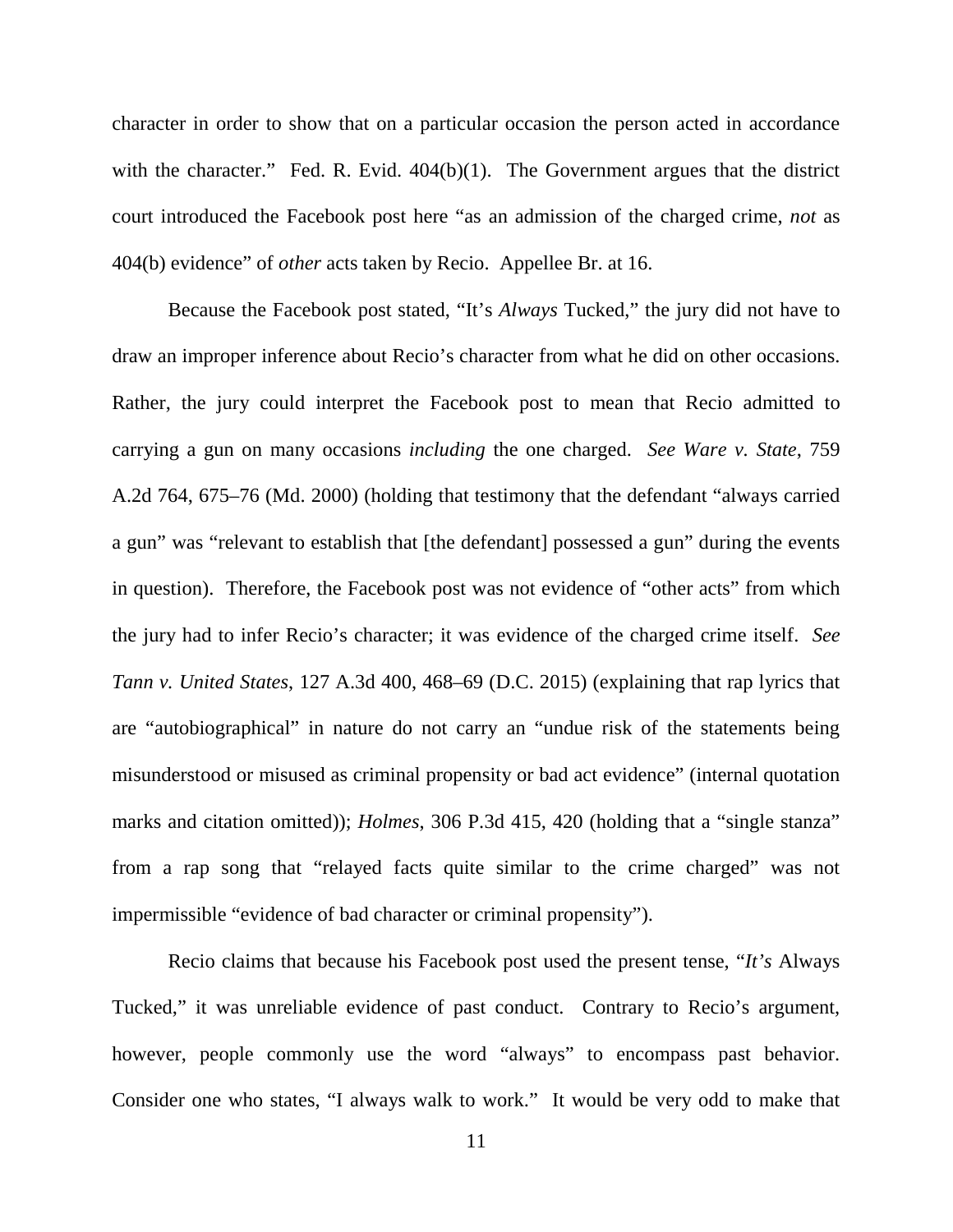declaration despite never having walked to work in the past. The more natural reading is that this person established a pattern of walking to work in the past, and that pattern continues today. Thus, a jury could reasonably interpret Recio's Facebook post stating "It's Always Tucked" as evidence of his past conduct.

Recio also contends that because he was recovering from a shooting during some of the time between the charged incident and the Facebook post, he could not have literally "always" carried a gun. But even if the word "always" was an exaggeration, a jury could interpret Recio's Facebook post as describing a pattern of *regularly* (though not invariably) carrying a gun, including on the date of the incident. That the post may have exaggerated may diminish its weight, but does not transform it into character evidence.

We therefore conclude that the Facebook post was direct evidence of the crime charged, not impermissible evidence of other acts prohibited by Rule 404(b).

#### F.

We further hold that even if the court erred in admitting the Facebook post, any error was harmless. The harmless error inquiry asks not whether "the government adduced sufficient evidence to support Defendant's conviction," but whether the error "may have swayed the jury's judgment." *United States v. Hall*, 858 F.3d 254, 279–80 (4th Cir. 2017). The overall strength of the government's evidence constitutes an important factor in this inquiry. *See id.*

Here, the Government's case rested primarily on the testimony of the two police officers on the scene. Both officers testified that they observed Recio with a handgun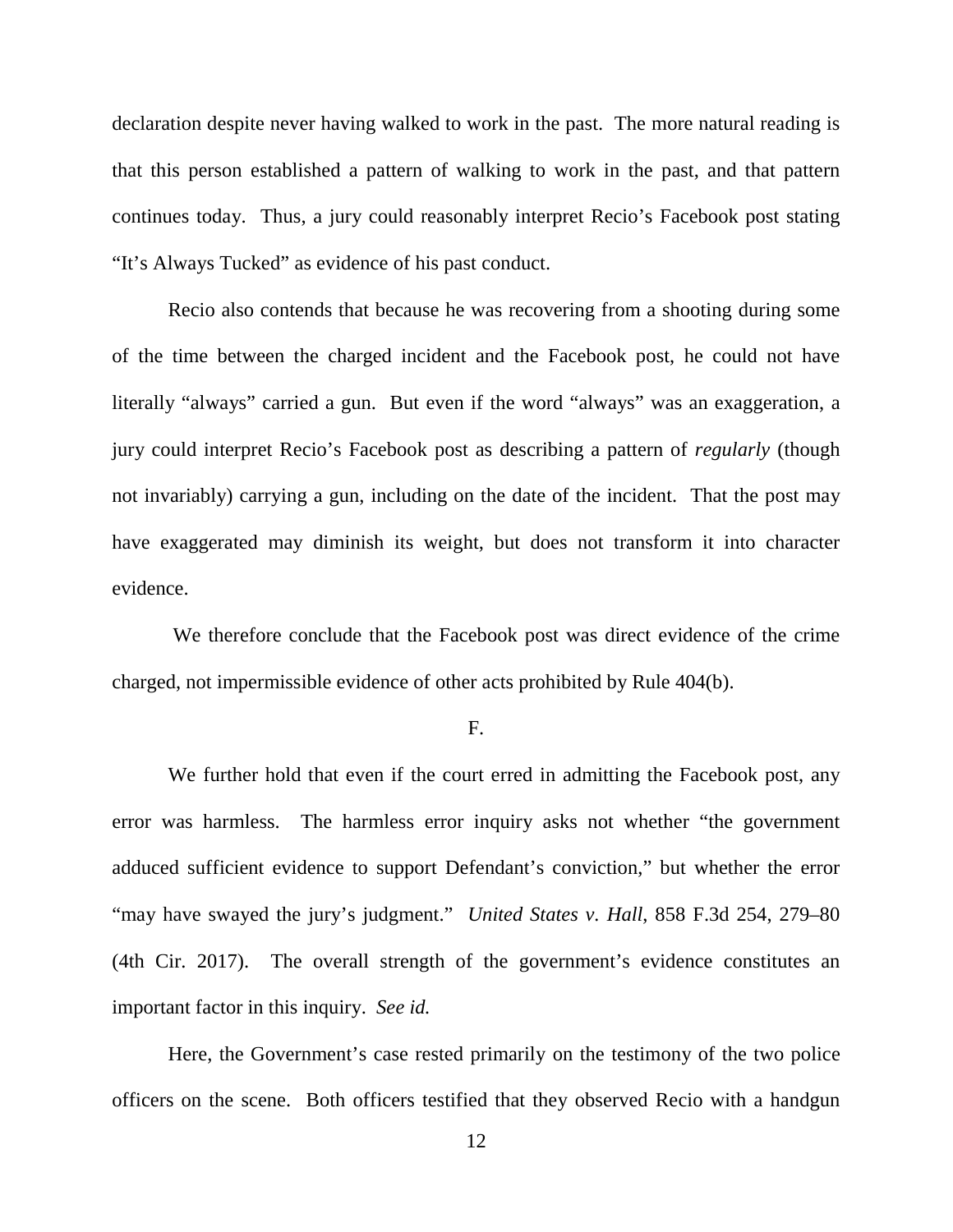tucked in his waistband. Officer Pumphrey also recounted that he saw Recio "toss[] the gun with his right hand." Contemporaneous recordings of radio communications between the two officers corroborated this testimony. The officers also recovered a handgun at the location where, according to them, Recio had tossed the handgun.

The jury's notes to the district court suggest that the jurors too were focused on the officers' testimony and physical evidence, not on the Facebook post. The jury asked to listen to the radio recordings, asked whether the recordings omitted any gaps, and asked to see the gun, bullets, and magazine. The jury did not ask similar questions about the Facebook post or the rap song.

Recio's primary response is that the jury revealed its confusion as to the Facebook post in its first note asking "whether it needed to merely find that the defendant had been in possession of *any* weapon." Appellant Br. at 36. But that was likely a basic question about what the Government had to prove — for example, the jury may have wondered if it mattered whether the gun introduced at trial was in fact the same gun the officers claimed to have seen Recio carry. Given that the jurors evidently felt comfortable asking several questions about particular pieces of evidence, it seems probable that if they had been confused by the Facebook post, they would have simply asked about it directly. Moreover, the court responded to this inquiry that the Government had to "prove that the defendant possessed the particular weapon charged in the indictment," eliminating any potential confusion as to that issue.

Accordingly, even if the district court erred in admitting the Facebook post, the error was harmless.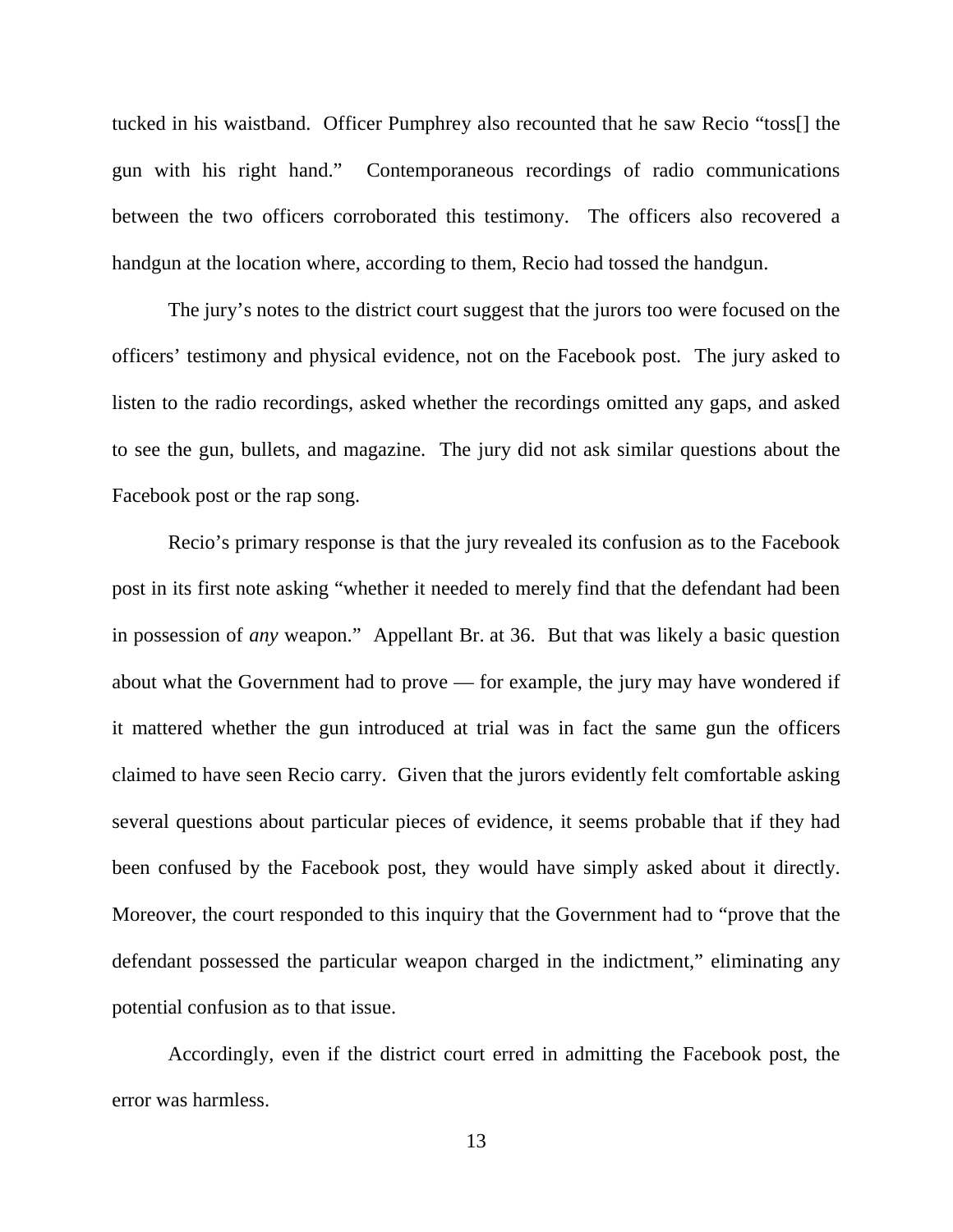We also reject Recio's contention that the district court erred in refusing to grant a mistrial and instead instructing the jury to continue its deliberations. We review a district court's denial of a motion for a mistral for abuse of discretion. *United States v. Wallace*, 515 F.3d 327, 330 (4th Cir. 2008). We similarly "review a district court's decision to give an *Allen* charge and its content for abuse of discretion." *United States v. Hylton*, 349 F.3d 781, 788 (4th Cir. 2003).

#### A.

The "denial of a defendant's motion for a mistrial is within the sound discretion of the district court and will be disturbed only under the most extraordinary of circumstances." *United States v. Dorlouis*, 107 F.3d 248, 257 (4th Cir. 1997). Recio cannot show such extraordinary circumstances here.

In asking for a mistrial, Recio rested on the jury's note indicating it was deadlocked after deliberating for half a day. To hold that a district court abuses its discretion in declining to declare a mistrial under those circumstances would effectively require a district court invariably to declare a mistrial the first time a jury indicates it cannot reach a verdict. Such a rule would eliminate the "sound discretion" a district court must have if it is to manage trials.

### B.

Turning to the district court's *Allen* instruction to the jury, we similarly discern no abuse of discretion. The "principal concern that we have had with *Allen* charges is to ensure that they apply pressure to the jury in a way that preserves *all* jurors' independent